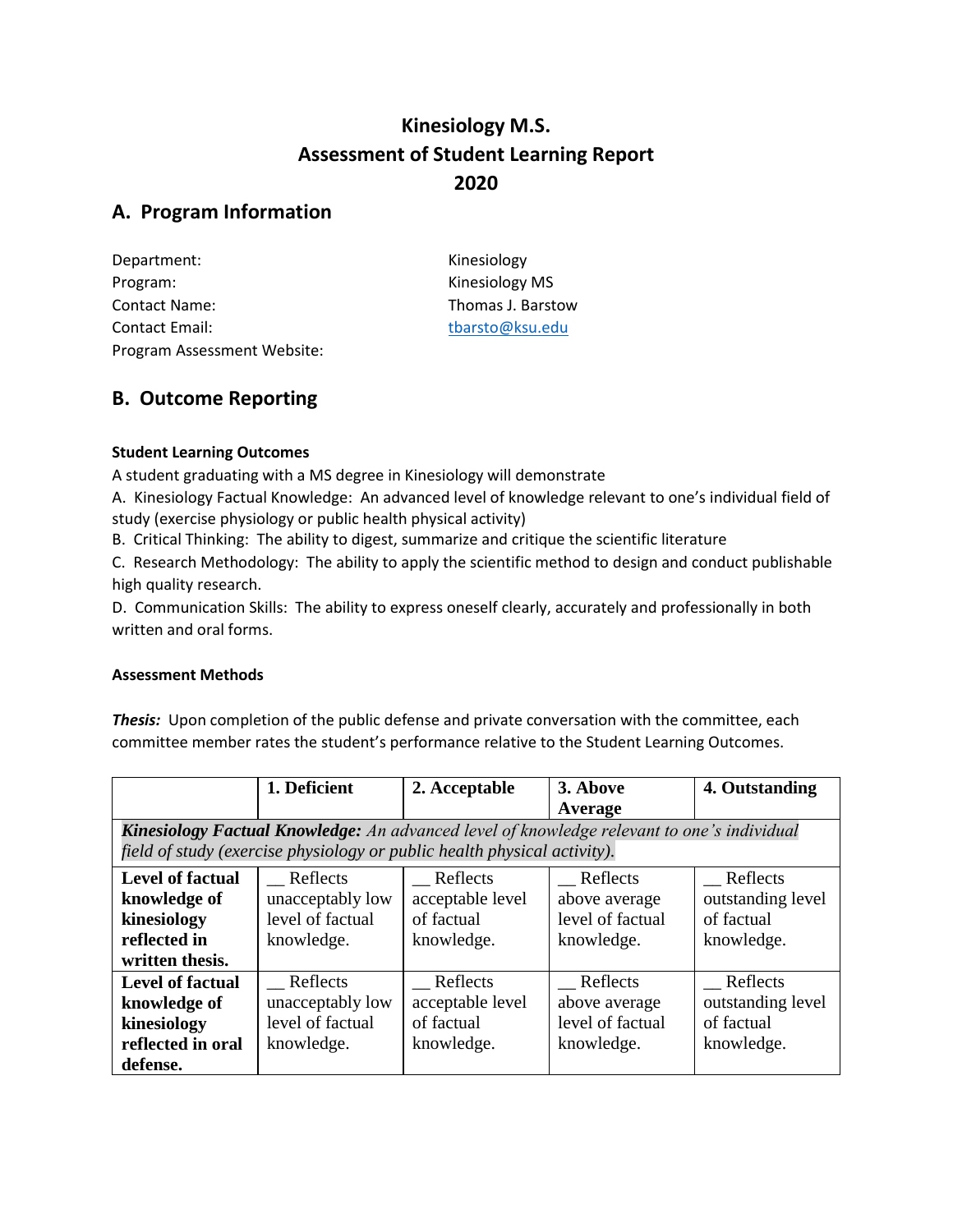*Critical Thinking Skills: The ability to digest, summarize and critique the scientific literature.*

| Level of critical        | Reflects          | Reflects          | Reflects          | Reflects          |
|--------------------------|-------------------|-------------------|-------------------|-------------------|
| thinking skills          | unacceptably low  | acceptable        | above average     | outstanding       |
| reflected in             | level of critical | critical thinking | critical thinking | critical thinking |
| written thesis.          | thinking skills   | skills.           | skills.           | skills.           |
|                          |                   |                   |                   |                   |
| <b>Level of critical</b> | Reflects          | Reflects          | Reflects          | Reflects          |
| thinking skills          | unacceptably low  | acceptable        | above average     | outstanding       |
| reflected in oral        | level of critical | critical thinking | critical thinking | critical thinking |
| defense.                 | thinking skills   | skills.           | skills            | skills            |

*Communications Skills: The ability to express oneself clearly, accurately, and professionally in both oral and written form.*

| bolh oral and written form. |                    |                    |                    |                    |
|-----------------------------|--------------------|--------------------|--------------------|--------------------|
| Level of                    | Reflects           | Reflects           | Reflects           | Reflects           |
| communications              | unacceptably low   | acceptable ability | above average      | outstanding        |
| skills reflected in         | ability to express | to express         | ability to express | ability to express |
| written thesis.             | oneself clearly,   | oneself clearly,   | oneself clearly,   | oneself clearly,   |
|                             | accurately and     | accurately and     | accurately and     | accurately and     |
|                             | professionally in  | professionally in  | professionally in  | professionally in  |
|                             | written form.      | written form.      | written form.      | written form       |
| Level of                    | Reflects           | Reflects           | Reflects           | Reflects           |
| communications              | unacceptably low   | acceptable ability | above average      | outstanding        |
| skills reflected in         | ability to express | to express         | ability to express | ability to express |
| oral defense.               | oneself clearly,   | oneself clearly,   | oneself clearly,   | oneself clearly,   |
|                             | accurately and     | accurately and     | accurately and     | accurately and     |
|                             | professionally     | professionally     | professionally     | professionally     |
|                             | orally.            | orally.            | orally.            | orally.            |

*Research Methodology: The ability to apply the scientific method to design and conduct* 

| publishable high quality research. |                  |                  |                  |                  |  |  |
|------------------------------------|------------------|------------------|------------------|------------------|--|--|
| Level of                           | Reflects         | Reflects         | Reflects above   | Reflects         |  |  |
| research                           | unacceptably low | acceptable       | average          | outstanding      |  |  |
| methodology                        | understanding of | understanding of | understanding of | understanding of |  |  |
| reflected in                       | research         | research         | research         | research         |  |  |
| written thesis.                    | methodology.     | methodology.     | methodology.     | methodology.     |  |  |
|                                    |                  |                  |                  |                  |  |  |

*Coursework + Examination:* Upon completion of the comprehensive final examination, each committee member rates the student's performance with regard to the Student Learning Outcomes.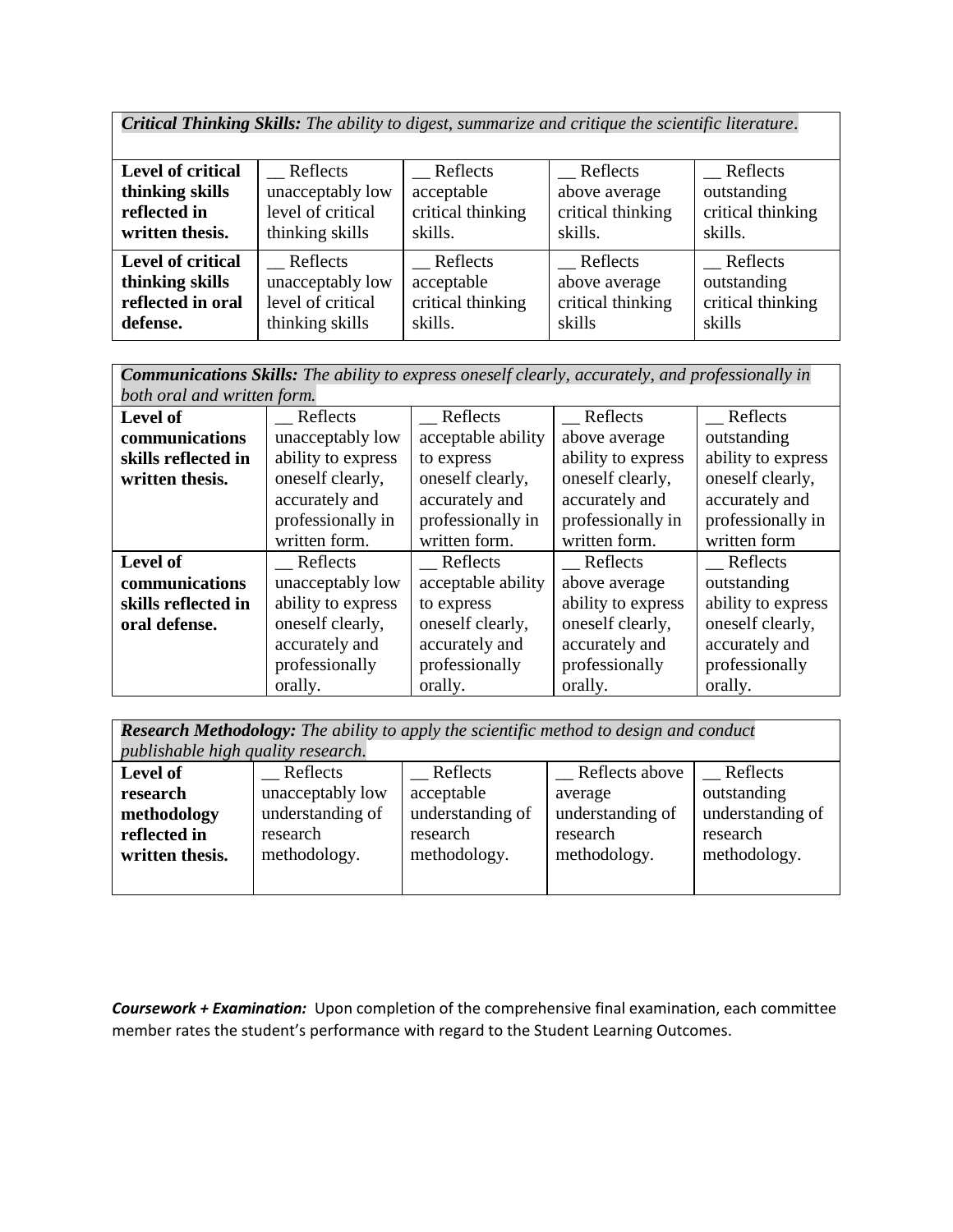| 1. Deficient                                                                                              | 2. Acceptable                                                           |                    | 3. Above Average | 4. Outstanding     |                    |  |
|-----------------------------------------------------------------------------------------------------------|-------------------------------------------------------------------------|--------------------|------------------|--------------------|--------------------|--|
| Kinesiology Factual Knowledge: An advanced level of knowledge relevant to one's individual                |                                                                         |                    |                  |                    |                    |  |
|                                                                                                           | field of study (exercise physiology or public health physical activity. |                    |                  |                    |                    |  |
| <b>Level of factual</b>                                                                                   | Reflects                                                                | Reflects           |                  | Reflects           | Reflects           |  |
| knowledge of                                                                                              | unacceptably low                                                        | acceptable level   |                  | above average      | outstanding level  |  |
| kinesiology                                                                                               | level of factual                                                        | of factual         |                  | level of factual   | of factual         |  |
| reflected in                                                                                              | knowledge.                                                              | knowledge.         |                  | knowledge.         | knowledge.         |  |
| written                                                                                                   |                                                                         |                    |                  |                    |                    |  |
| examination.                                                                                              |                                                                         |                    |                  |                    |                    |  |
| <b>Critical Thinking Skills:</b> The ability to digest, summarize and critique the scientific literature. |                                                                         |                    |                  |                    |                    |  |
|                                                                                                           |                                                                         |                    |                  |                    |                    |  |
| <b>Level of critical</b>                                                                                  | Reflects                                                                | Reflects           |                  | Reflects           | Reflects           |  |
| thinking skills                                                                                           | unacceptably low                                                        | acceptable         |                  | above average      | outstanding        |  |
| reflected in                                                                                              | level of critical                                                       | critical thinking  |                  | critical thinking  | critical thinking  |  |
| written                                                                                                   | thinking skills.                                                        | skills.            |                  | skills.            | skills.            |  |
| examination.                                                                                              |                                                                         |                    |                  |                    |                    |  |
| <b>Communications Skills:</b> The ability to express oneself clearly, accurately, and professionally in   |                                                                         |                    |                  |                    |                    |  |
| both oral and written form.                                                                               |                                                                         |                    |                  |                    |                    |  |
| Level of                                                                                                  | Reflects                                                                | Reflects           |                  | Reflects           | Reflects           |  |
| communications                                                                                            | unacceptably low                                                        | acceptable         |                  | above average      | outstanding        |  |
| skills reflected in                                                                                       | ability to express                                                      | ability to express |                  | ability to express | ability to express |  |
| written                                                                                                   | oneself clearly,                                                        | oneself clearly,   |                  | oneself clearly,   | oneself clearly,   |  |
| examination.                                                                                              | accurately and                                                          | accurately and     |                  | accurately and     | accurately and     |  |
|                                                                                                           | professionally in                                                       | professionally in  |                  | professionally in  | professionally in  |  |
|                                                                                                           | written form.                                                           | written form.      |                  | written form.      | written form.      |  |
|                                                                                                           |                                                                         |                    |                  |                    |                    |  |

*Research Methodology: The ability to apply the scientific method to design (exam; thesis) and conduct (thesis) publishable high quality research.*

|              | conance (mesus) phonshaote night quanty research. |                  |                  |                  |
|--------------|---------------------------------------------------|------------------|------------------|------------------|
| Level of     | Reflects                                          | Reflects         | Reflects above   | Reflects         |
| research     | unacceptably low                                  | acceptable       | average          | outstanding      |
| methodology  | understanding of                                  | understanding of | understanding of | understanding of |
| reflected in | research                                          | research         | research         | research         |
| written      | methodology.                                      | methodology.     | methodology.     | methodology.     |
| examination. |                                                   |                  |                  |                  |
|              |                                                   |                  |                  |                  |

## **Results**

Over the course of the evaluation period from Spring 2013 through Fall 2018, 81 students graduated with an MS degree in Kinesiology. Of these, 39 (48%) were women.

### **Thesis**

Thirty-one (31) students successfully (100%) defended their thesis work during this period. The average and range of individual scores (out of 4.00) for each of the Student Learning Outcomes for 19 of those students were;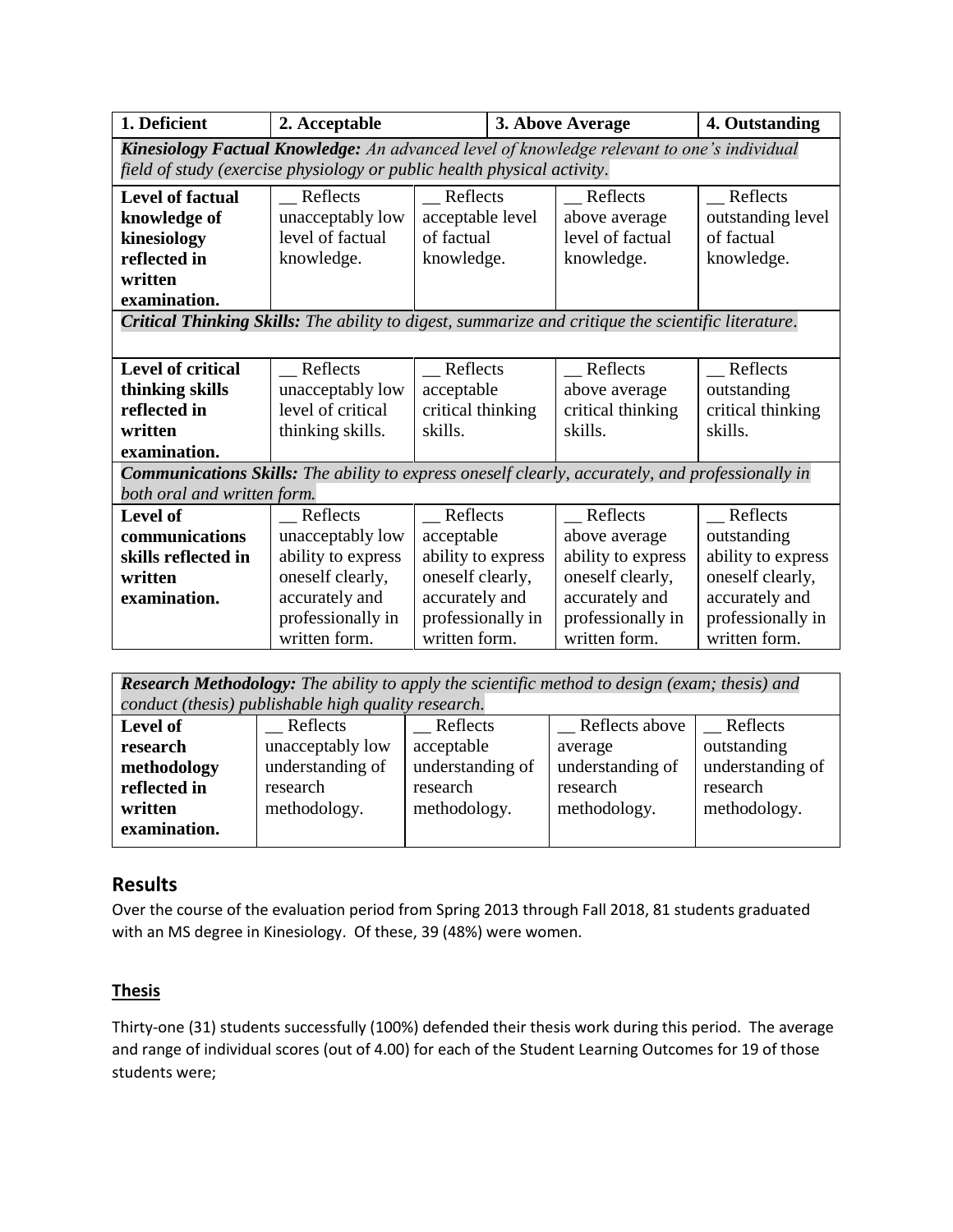**Thesis (n = 19, 61%)**

| Factual knowledge of kinesiology written | Average<br>3.24 | <b>STD</b><br>0.62 | Range<br>$(2.0 - 4.0)$ |
|------------------------------------------|-----------------|--------------------|------------------------|
| Factual knowledge of kinesiology, oral   | 3.21            | 0.64               | $(2.0 - 4.0)$          |
| Critical thinking skills, written        | 3.03            | 0.61               | $(2.0 - 4.0)$          |
| Critical thinking skills, oral           | 3.01            | 0.68               | $(2.0 - 4.0)$          |
| Communication skills, written            | 3.19            | 0.64               | $(1.67 - 4.0)$         |
| Communication skills, oral               | 3.08            | 0.54               | $(2.0 - 4.0)$          |
| Level of research methodology            | 3.23            | 0.64               | $(2.0 - 4.0)$          |
| <b>Student average for above SLOs</b>    | 3.13            | 0.56               | $(1.92 - 4.0)$         |

#### **Coursework**

Fifty (50) students took the written examination as their culminating evaluation for the coursework option. Of these, 49 successfully passed the examination on their first attempt, while one student required a second attempt, which was subsequently successfully passed. The average and range of scores (out of 4.00) on the Student Learning Outcomes for 26 of these students were:

#### **Course work (n = 26, 52%)**

| Level of factual knowledge of kinesiology | Average<br>2.87 | <b>STD</b><br>0.58 | Range<br>$(1.8 - 3.67)$ |
|-------------------------------------------|-----------------|--------------------|-------------------------|
| Level of critical thinking                | 2.70            | 0.55               | $(1.67 - 4.0)$          |
| level of communication skills             | 2.84            | 0.55               | $(1.8 - 3.67)$          |
| level of research methodology             | 2.70            | 0.62               | $(1.67 - 4.0)$          |
| <b>Student average for above SLOs</b>     | 2.78            | 0.54               | $(1.72 - 3.71)$         |

**The number of students who achieved at each level for both the coursework and thesis options were:**

|                   | <b>Deficient</b><br>$(1.0 - 1.49)$ | Acceptable<br>$1.50 - 2.49$ | <b>Above Average</b><br>$(2.50 - 3.49)$ | Outstanding<br>$3.50 - 4.0$ |
|-------------------|------------------------------------|-----------------------------|-----------------------------------------|-----------------------------|
| <b>Coursework</b> |                                    | 9                           | 14                                      | 3                           |
| Thesis            |                                    |                             | 11                                      | 6                           |